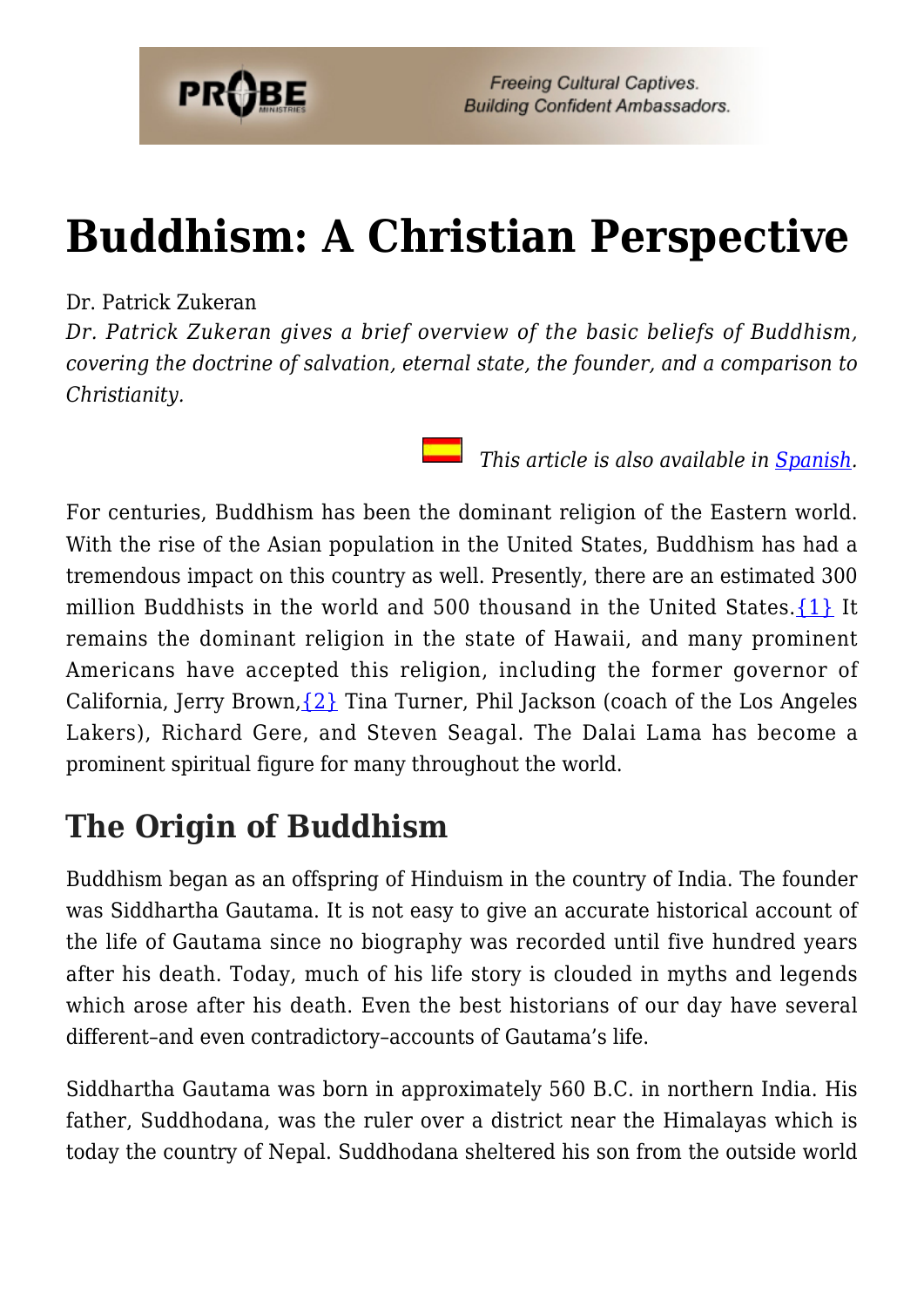

and confined him to the palace where he surrounded Gautama with pleasures and wealth.

Despite his father's efforts, however, Gautama one day saw the darker side of life on a trip he took outside the palace walls. He saw four things that forever changed his life: an old man, a sick man, a dead man, and an ascetic. Deeply distressed by the suffering he saw, he decided to leave the luxury of palace life and begin a quest to find the answer to the problem of pain and human suffering.

Gautama left his family and traveled the country seeking wisdom. He studied the Hindu scriptures under Brahmin priests, but became disillusioned with the teachings of Hinduism. He then devoted himself to a life of extreme asceticism in the jungle. He soon concluded, however, that asceticism did not lead to peace and self-realization but merely weakened the mind and body.

Gautama eventually turned to a life of meditation. While deep in meditation under a fig tree known as the *Bohdi* tree (meaning, "tree of wisdom"), Gautama experienced the highest degree of God-consciousness called *nirvana*. Gautama then became known as *Buddha*, the "enlightened one." He believed he had found the answers to the questions of pain and suffering. His message now needed to be proclaimed to the whole world.

As he began his teaching ministry, he gained a quick audience with the people of India since many had become disillusioned with Hinduism. By the time of his death at age 80, Buddhism had become a major force in India.

# **Expansion and Development of Buddhism**

Buddhism remained mostly in India for three centuries until King Ashoka, who ruled India from 274-232 B.C., converted to Buddhism. Ashoka sent missionaries throughout the world, and Buddhism spread to all of Asia.

Even before its expansion, two distinct branches developed, a conservative and a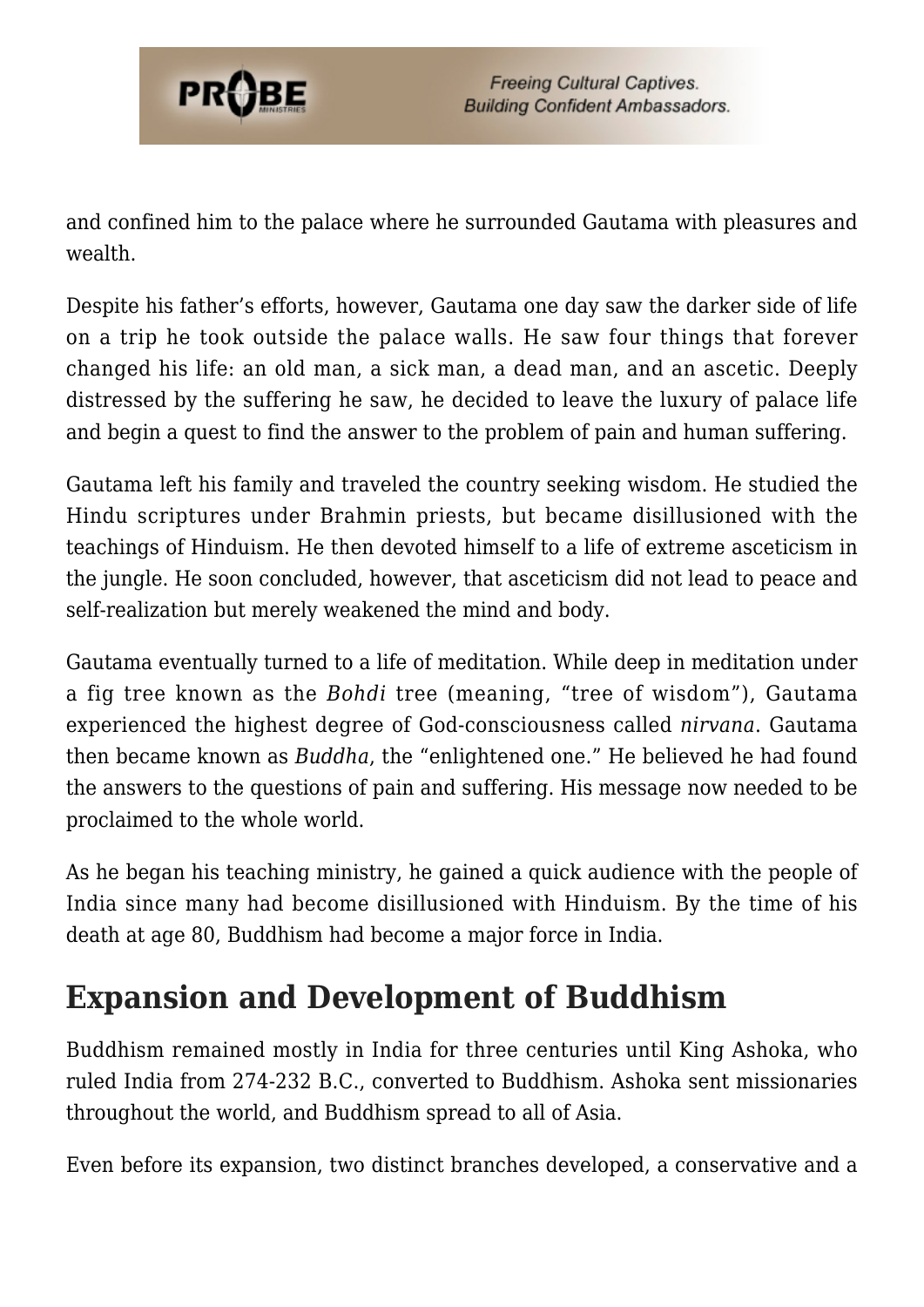

**Freeing Cultural Captives. Building Confident Ambassadors.** 

liberal school of thought. The conservative school is labeled Theravada, and it became the dominant form of Buddhism in Southeast Asia. Thus, it is also called Southern Buddhism. Southern Buddhism has remained closer to the original form of Buddhism. This school follows the Pali Canon of scripture, which, although written centuries after Gautamas death, contains the most accurate recording of his teachings.

The liberal school is Mahayana Buddhism, which traveled to the north into China, Japan, Korea, and Tibet, and is also called Northern Buddhism. As it spread north, it adopted and incorporated beliefs and practices from the local religions of the land. The two branches of Buddhism are so different they appear to be two different religions rather than two branches of the same tree. Here are a few differences.

Theravada Buddhism sees Buddha as a man. Gautama never claimed to be deity, but rather a "way shower." Mahayana Buddhism, however, worships Buddha as a manifestation of the divine Buddha essence. Since Gautama, many other manifestations or *bodhisattvas* have appeared. An example is Tibetan Buddhism, which worships the spiritual leader the Dalai Lama as a bodhisattva.

Theravada adheres to the Pali Canon and Buddhas earliest teachings. Since Mahayana believes there have been many manifestations, this branch incorporates many other texts written by the bodhisattvas as part of their canon.

Theravada teaches that each person must attain salvation through their own effort, and this requires one to relinquish earthly desires and live a monastic life. Therefore, only those few who have chosen this lifestyle will attain nirvana. Mahayana teaches that salvation comes through the grace of the bodhisattvas and so many may attain salvation.

Divine beings do not have a place in Theravada. The primary focus is on the individual attaining enlightenment, and a divine being, or speculations of such, only hinders the process. Therefore, several sects of this branch are atheistic.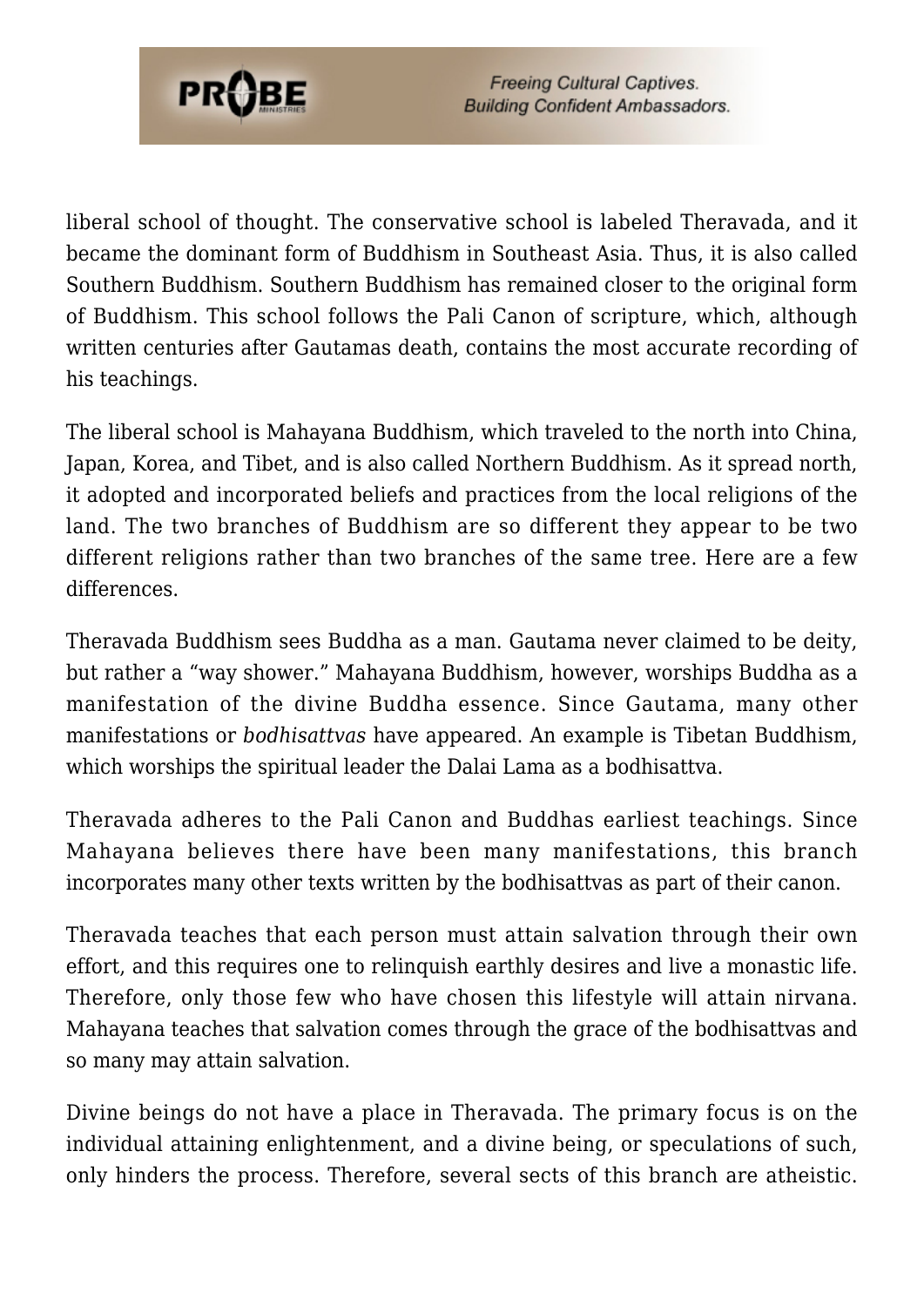

Mahayana, on the other hand, has many diverse views of God since this branch is inclusive, and has adopted the beliefs and practices of various religions. Many schools are pantheistic in their worldview while others are animistic. Buddha is worshipped as a divine being. Some schools pay homage to a particular bodhisattva sent to their people. Other schools have a mixture of gods whom they worship. For example, Japanese Buddhism blended with Shintoism and includes worship of the Shinto gods with the teachings and worship of Buddha.

When speaking with a Buddhist, it is important to understand what branch of Buddhism they are talking about. The two branches are dramatically different. Even within Mahayana Buddhism, the sects can be as different as Theravada is to Mahayana.

# **The Way of Salvation**

The main question Gautama, the founder of Buddhism, sought to answer was, "Why is there pain and suffering?" His belief in reincarnation (the belief that after death one returns to earthly life in a higher or lower form of life according to his good or bad deeds) prompted a second question that also needed to be answered: "How does one break this rebirth cycle?" The basic teachings of Buddhism, therefore, focus on what Gautama believed to be the answer to these questions. These basic tenets are found in the Four Noble Truths and in the Eight-fold Path. Let us begin with the Four Noble Truths.

The First Noble Truth is that there is pain and suffering in the world. Gautama realized that pain and suffering are omnipresent in all of nature and human life. To exist means to encounter suffering. Birth is painful and so is death. Sickness and old age are painful. Throughout life, all living things encounter suffering.

The Second Noble Truth relates to the cause of suffering. Gautama believed the root cause of suffering is desire. It is the craving for wealth, happiness, and other forms of selfish enjoyment which cause suffering. These cravings can never be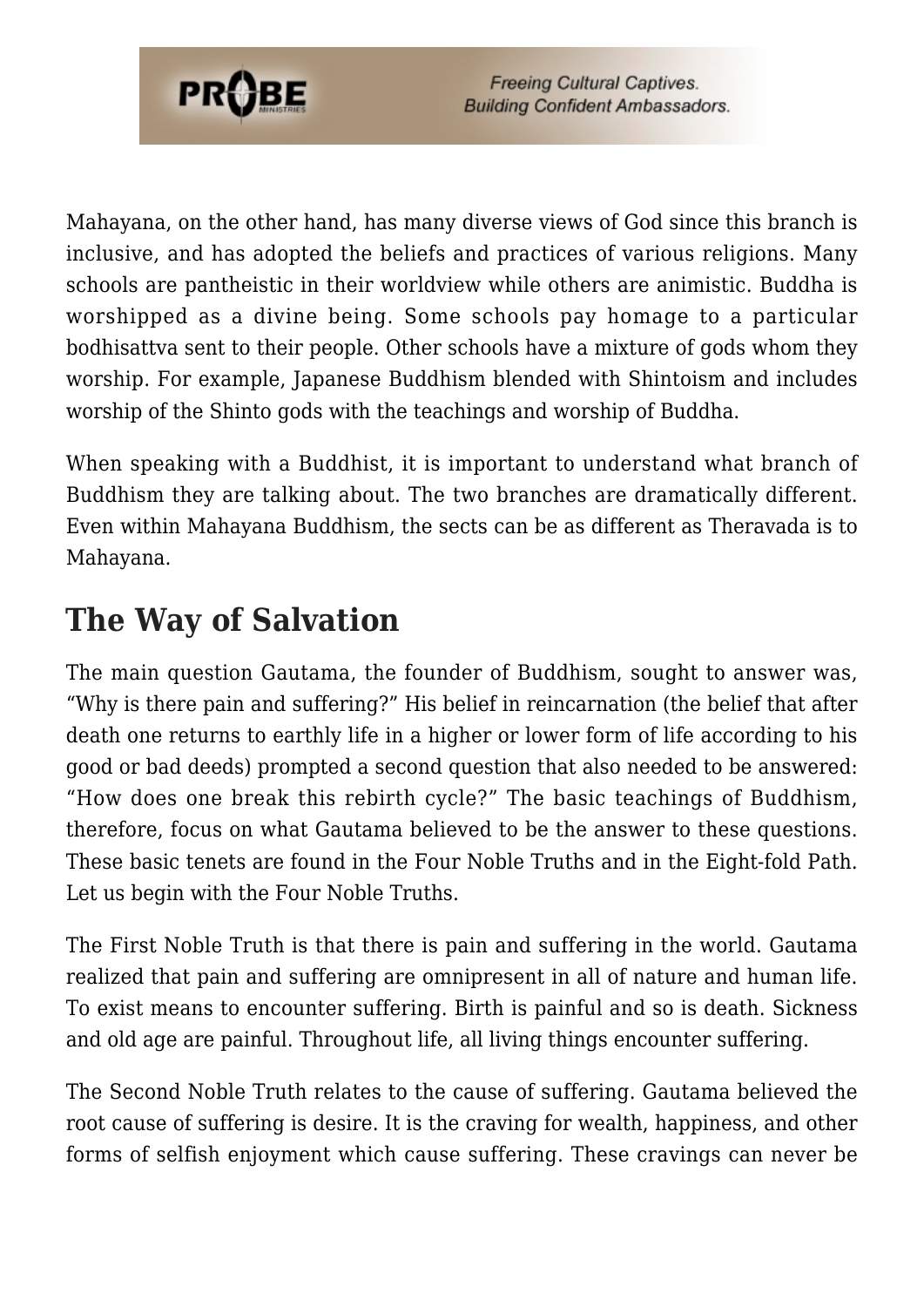

satisfied for they are rooted in ignorance.

The Third Noble Truth is the end of all suffering. Suffering will cease when a person can rid himself of all desires.

The Fourth Noble Truth is the extinguishing of all desire by following the Eightfold path. "The Eight-fold path is a system of therapy designed to develop habits which will release people from the restrictions caused by ignorance and craving." $\{3\}$ 

Here are the eight steps in following the Eight-fold path. The first is the Right View. One must accept the Four Noble Truths. Step two is the Right Resolve. One must renounce all desires and any thoughts like lust, bitterness, and cruelty, and must harm no living creature. Step three is the Right Speech. One must speak only truth. There can be no lying, slander, or vain talk. Step four is the Right Behavior. One must abstain from sexual immorality, stealing, and all killing.

Step five is the Right Occupation. One must work in an occupation that benefits others and harms no one. Step six is the Right Effort. One must seek to eliminate any evil qualities within and prevent any new ones from arising. One should seek to attain good and moral qualities and develop those already possessed. Seek to grow in maturity and perfection until universal love is attained. Step seven is the Right Contemplation. One must be observant, contemplative, and free of desire and sorrow. The eighth is the Right Meditation. After freeing oneself of all desires and evil, a person must concentrate his efforts in meditation so that he can overcome any sensation of pleasure or pain and enter a state of transcending consciousness and attain a state of perfection. Buddhists believe that through self-effort one can attain the eternal state of nirvana.

In Buddhism, ones path to nirvana relies on the effort and discipline of the individual. By contrast, Jesus taught our goal is not a state of non-conscious being, but an eternal relationship with God. There is nothing one can do to earn a right relationship with God. Instead, we must receive His gift of grace, the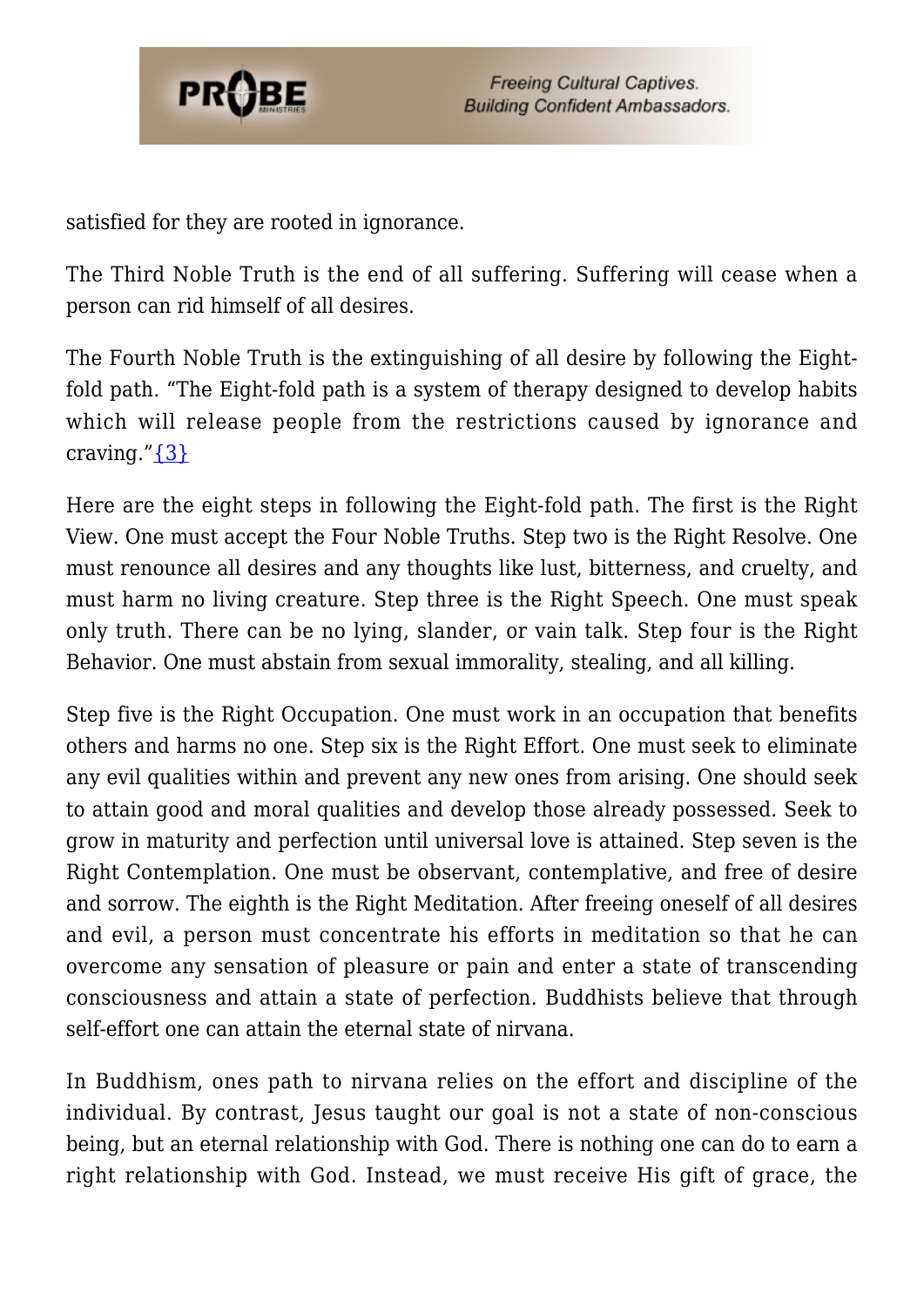

sacrificial death of His Son, Jesus Christ and this restores our relationship with our creator.

#### **Karma,** *Samsara***, and** *Nirvana*

Three important concepts in understanding Buddhism are *karma*, *samsara*, and *nirvana*.

*Karma* refers to the law of cause and effect in a person's life, reaping what one has sown. Buddhists believe that every person must go through a process of birth and rebirth until he reaches the state of *nirvana* in which he breaks this cycle. According to the law of karma, "You are what you are and do what you do, as a result of what you were and did in a previous incarnation, which in turn was the inevitable outcome of what you were and did in still earlier incarnations." $\{4\}$  For a Buddhist, what one will be in the next life depends on one's actions in this present life. Unlike Hindus, Buddha believed that a person can break the rebirth cycle no matter what class he is born into.

The second key concept is the law of *samsara* or *transmigration*. This is one of the most perplexing and difficult concepts in Buddhism to understand. The law of Samsara holds that everything is in a birth and rebirth cycle. Buddha taught that people do not have individual souls. The existence of an individual self or ego is an illusion. There is no eternal substance of a person, which goes through the rebirth cycle. What is it then that goes through the cycle if not the individual soul? What goes through the rebirth cycle is only a set of feelings, impressions, present moments, and the karma that is passed on. "In other words, as one process leads to another, … so one's human personality in one existence is the direct cause of the type of individuality which appears in the next." $\{5\}$  The new individual in the next life will not be exactly the same person, but there will be several similarities. Just how close in identity they will be is not known.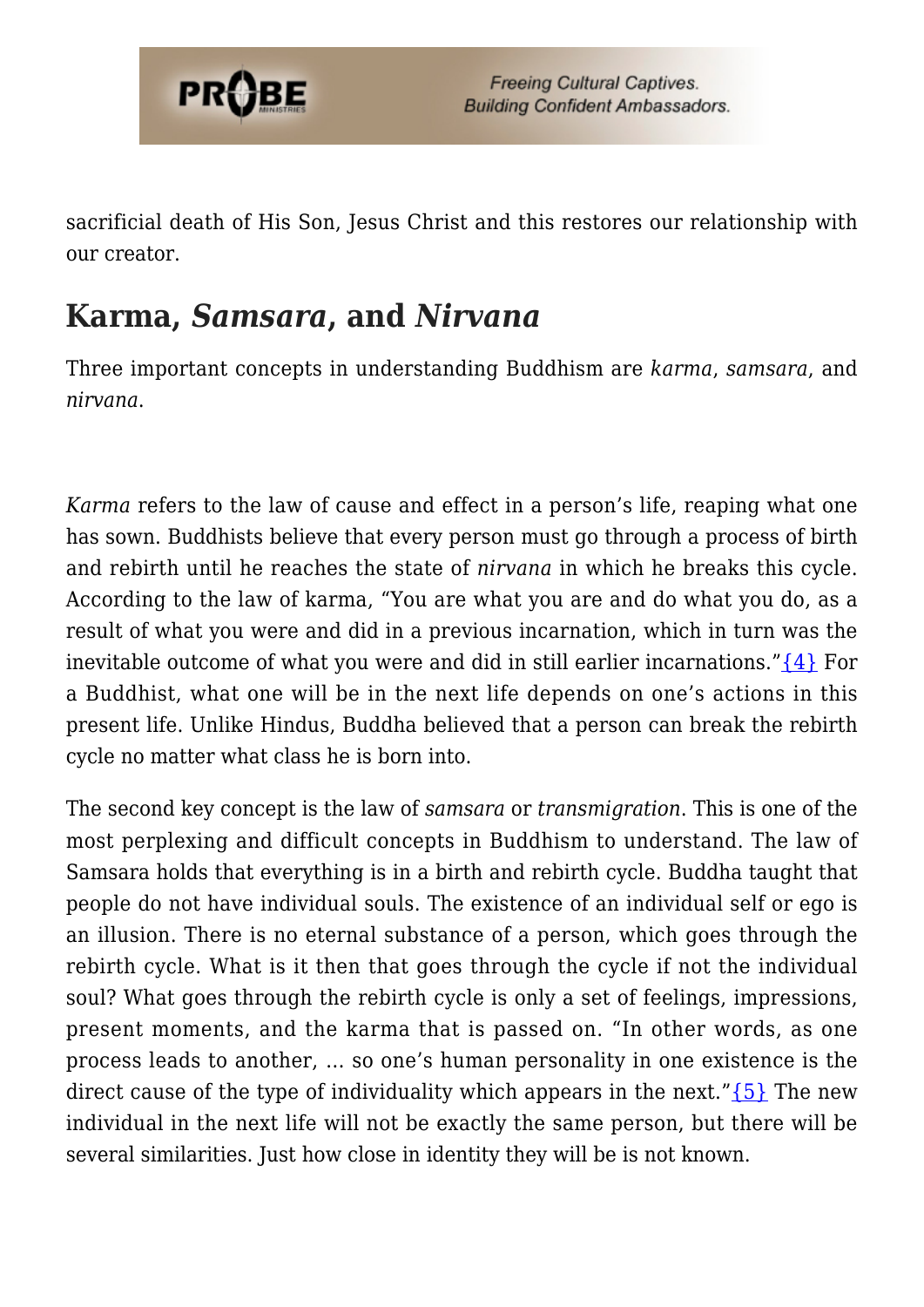

**Freeing Cultural Captives. Building Confident Ambassadors.** 

The third key concept is *nirvana*. The term means "the blowing out" of existence. Nirvana is very different from the Christian concept of heaven. Nirvana is not a place like heaven, but rather an eternal state of being. It is the state in which the law of karma and the rebirth cycle come to an end. It is the end of suffering; a state where there are no desires and the individual consciousness comes to an end. Although to our Western minds this may sound like annihilation, Buddhists would object to such a notion. Gautama never gave an exact description of nirvana, but his closest reply was this. "There is disciples, a condition, where there is neither earth nor water, neither air nor light, neither limitless space, nor limitless time, neither any kind of being, neither ideation nor non-ideation, neither this world nor that world. There is neither arising nor passing-away, nor dying, neither cause nor effect, neither change nor standstill.["{6}](#page--1-0)

In contrast to the idea of reincarnation, the Bible teaches in Hebrews 9:27 that "man is destined to die once and after that to face judgment." A major diverging point between Buddhism and Christianity is that the Bible refutes the idea of reincarnation. The Bible also teaches that in the eternal state, we are fully conscious and glorified individuals whose relationship with God comes to its perfect maturity.

# **Jesus and Gautama**

There is much I admire in the life and teachings of Gautama. Being raised in the Japanese Buddhist culture, I appreciate the ethical teachings, the arts, and architecture influenced by Buddhism. As I studied the life and teachings of Gautama and of Jesus, I discovered some dramatic differences.

First, Buddha did not claim to be divine. Theravada remains true to his teaching that he was just a man. The idea that he was divine was developed in Mahayana Buddhism 700 years after his death. Furthermore, Northern Buddhism teaches that there have been other manifestations of the Buddha or bodhisattvas and some believe Jesus to be one as well. However, Jesus did not claim to be one of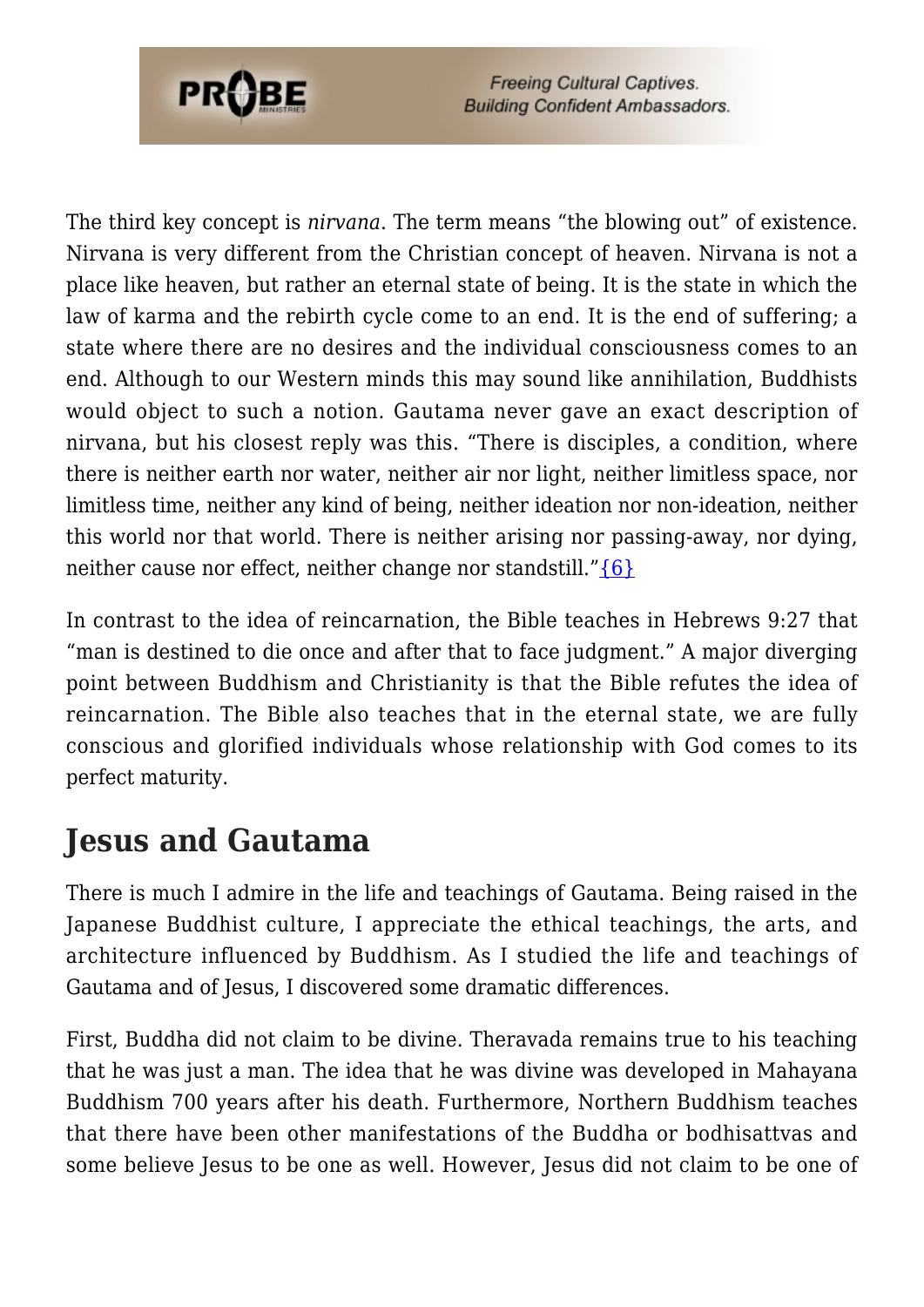

many manifestations of God; He claimed to be the one and only Son of God. This teaching was not the creation of his followers but a principle He taught from the beginning of His ministry. In fact, the salvation He preached was dependent on understanding His divine nature.

Second, Buddha claimed to be a way shower. He showed the way to nirvana, but it was up to each follower to find his or her own path. Christ did not come to show the way; He claimed to *be* the way. While Buddhism teaches that salvation comes through Buddhas teachings, Christ taught salvation is found in *Him*. When Jesus said, "I am the way the truth and the life" (John 14:6), He was saying He alone is the one who can give eternal life, for He is the source of truth and life. Not only did He make the way possible, He promises to forever be with and empower all who follow Him to live the life that pleases God.

Third, Buddha taught that the way to eliminate suffering and attain enlightenment was to eliminate all desire. Christ taught that one should not eliminate all desire but that one must have the right desire. He stated, "Blessed are they who hunger and thirst for righteousness for they shall be satisfied." Christ taught that we should desire to know Him above all other wants.

Fourth, Buddha performed no miracles in his lifetime. Christ affirmed His claims to be divine through the miracles He performed. He demonstrated authority over every realm of creation: the spiritual realm, nature, sickness, and death. These miracles confirmed the claims that He was more than a good teacher, but God incarnate.

Finally, Buddha is buried in a grave in Kusinara at the foot of the Himalaya Mountains. Christ, however, is alive. He alone conquered sin and the grave. His death paid the price for sin, and His resurrection makes it possible for all people to enter into a personal and eternal relationship with God.

After a comparative study, I came to realize Buddha was a great teacher who lived a noble life, but Christ is the unique revelation of God who is to be